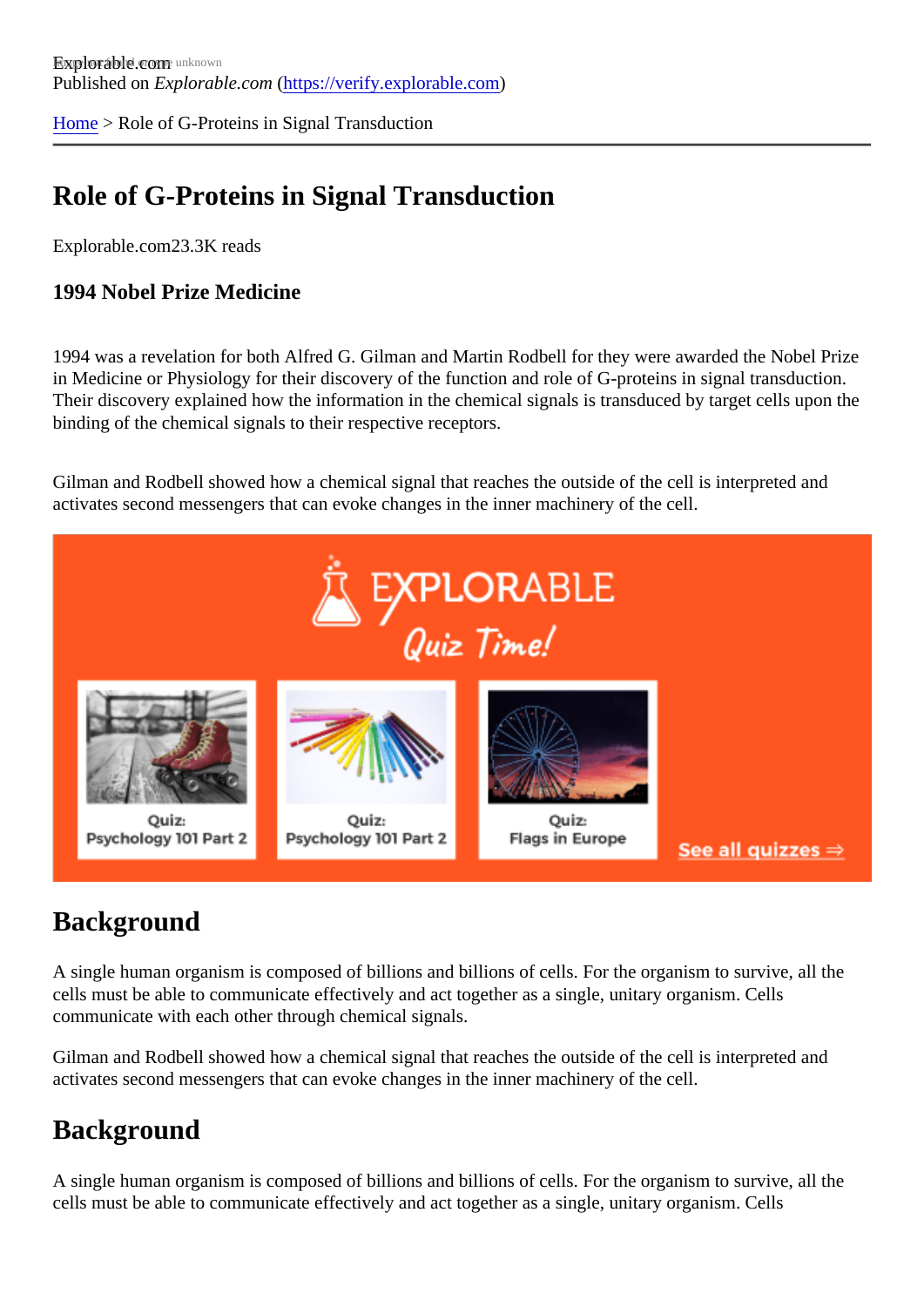communicate with each other through chemical signals.

In the 1950's and early 1960's, scientists already know that hormones, neurotransmitters and other forms signaling molecules are released from cells. These signaling molecules are called first messengers. These first messengers then attach to their receptors in the target cell and the receptors will convert them to a sig that will act inside the cells. These signals are then called second messengers. They know that the conver from first messengers to second messengers happen in the cell membrane but they didn't know any furthe

Scientists were still unaware of the exact processes of it ransduction nappening after the binding of the first messengers to their respective receptors in the cell membrane.

## The Winners

Alfred Goodman Gilman was born in 1941 in New Haven, Connecticut. His father, Alfred Gilman, is a musician and could play almost any kind of musical instrument. His mother was a pianist and gave regular piano lessons.

Despite this rich musical heritage, Alfred G. Gilman chose to become a chemist. This choice was triggered when his father turned to science and became a faculty of the Department of Pharmacology at Yale Medic School. His father authored a major book in pharmacology with his good friend Goodman which was published in 1941, the year Alfred Goodman Gilman was born. That may be the reason why he was name after the authors of the textbook, Goodman and Gilman. Gilman earned his B.S. in Biochemistry from Yale in 1962. He then enrolled in a combined MD/PhD program at Case Western Reserve University School of Medicine in Ohio where he studied under the mentorship of Theodore Rall. He then became a professor of pharmacology at the University of Virginia School of Medicine. He also became the chairman of the Department of Pharmacology at the University of Texas Southwestern Medical Center at Dallas.

Martin Rodbell was born on the 1st of December 1925 in Baltimore, Maryland. He finished his early schooling in Baltimore City College and enrolled in John Hopkins University majoring in Biology. He earned his B.S. in Biology in the year 1949. He then earned his Ph.D. in Biochemistry in the University of Washington in 1954. In the mid-sixties, he listened to a lecture given by Earl Sutherland on secondmessengers and it caused him to do research on the cyclic AMP paradigm. In the late sixties and early seventies, he conducted his Nobel Prize winning research on the role of GTP and magnesium ions in hormone action.

# The Discovery

Martin Rodbell was responsible for the entire conceptual framework of the receptor complex. He showed through a series of elegant experiments in the late 1960's and early 1970's that signal transduction in the or membrane of the target cell involves three important structures. He named the three structures as the receptor, the transducer and the amplifier.

The receptor is the structure responsible for the binding of the chemical signals to the cell membrane of the target cells. The receptor provides specificity to the receptor complex since chemical signals need corresponding receptors to ensure proper binding. The amplifier on the other hand is in the intracellular en of the cell membrane. It produces large amounts of second messengers like cyclic AMP or cAMP that activates different intracellular processes. Aside from these two structures, Rodbell was responsible for the introduction of the transducer structure.

The transducer is responsible for linking the receptor to the amplifier. Rodbell found that the transducer is driven by GTP or guanosine triphosphate, its source of energy.